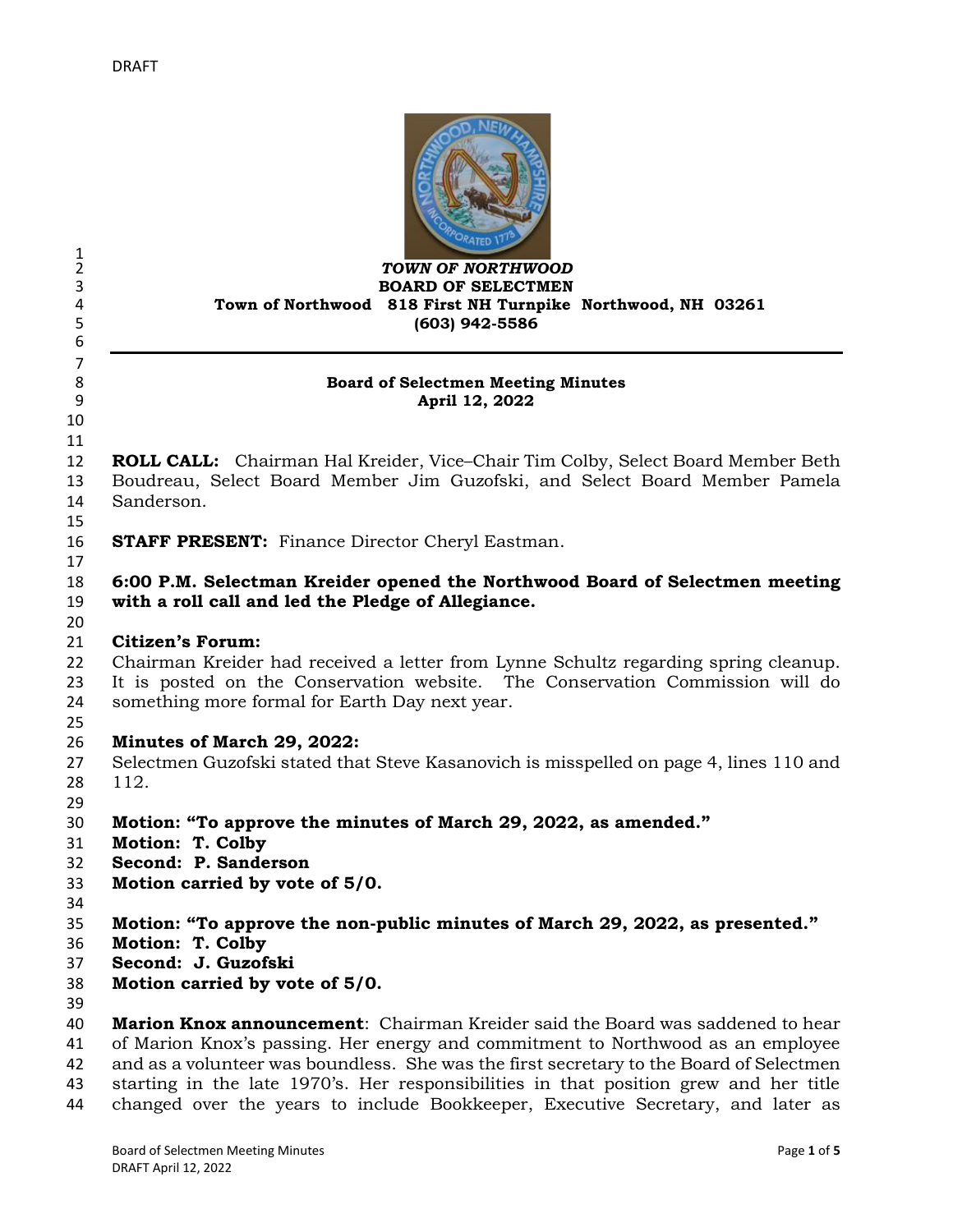- Administrative Assistant to the Board of Selectmen. She retired in 1995. Two years
- later, in 1997, she easily won a write-in campaign to unseat the incumbent Selectman.
- Marion served two terms as Selectman and was an active member of the Board, bringing her years of knowledge on many subjects to help guide the decisions being made during
- 
- that time.

 Other positions, both appointed and elected, that Marion held over the years include Deputy Town Clerk, Budget Committee, Conservation Committee, Town Facilities Committee, Highway Advisory Committee, Ballot Clerk, and member of the 53 225<sup>th</sup> Anniversary Steering Committee.

 Marion's service to the Town of Northwood and her community was exemplary. Her friendly demeanor and willingness to take the time with her fellow citizens set her apart. She will be missed. Chairman Kreider also added that when he moved into town, Marion was already a legend. Selectmen Sanderson added that she was a lovely person who was always contributing to the town. Selectmen Boudreau added the Board's condolences to the family.

## **Consent Agenda:**

#### **Payroll Manifest dated 4/6/2022**

- Batch 040622 for \$57,722.68
- **Accounts Payable Manifest dated 3/31/2022**
- Batch # 53 for \$3,240.00. This was a check to Supreme Audio to purchase a PA
- sound system for the Recreation Department.

#### **Accounts Payable Manifest dated 4/13/22**

- Batch #54 for \$594,938.12. Payments of note in this batch include East Coast
- Container for \$2,000 for the transportation of trash; Irving Oil Marketing for
- \$4,492.72 for fuel in March for Police, Fire, and Highway; Jenness Pond Shore Owners
- Assoc for \$4,500 for aquatic invasive species prevention; Mainstay Technologies for
- \$2,303.74 for monthly IT service contract; Northwood School District/SAU 44 for
- \$500,000 for the April school payment; Steven Barton for \$2,597.85 for an abatement;
- Strafford Regional Planning Commission for \$3,111.03 for March's contracted
- services; and Waste Management for \$4,568.20 for removal and tipping fees.

#### **Accounts Payable Manifest dated 4/13/22**

- Batch #55 for \$50,073.55. Payments of note in this batch include the Internal
- Revenue Service for \$13,390.20 for payroll taxes from 4/6/22 and New Hampshire
- Retirement System for \$32,924.21 for March's employee retirement plan.

## **Reimbursement requests to the Trustees of the Trust Funds:**

- A total of \$25,485.00 from the Facilities Committee Expendable Trust Fund to
- reimburse for the following expenses paid from the General Fund:
- Home Repair Plus by Nate Smith, LLC for Community Hall repairs for \$15,896.00,
- Hodgkins Painting & Maintenance for Meeting Room painting for \$2,589.00, Taylor
- Ashford for the Narrows heating installation deposit for \$3,500.00, and Taylor Ashford
- for the balance of the heating installation for \$3,500.00.
- 
- A total of \$ 853.33 from the Employee Vested Benefit Expendable Trust Fund for the
- following expenses paid from the General Fund for Stephen Rondeau at the
- termination of his employment, paid with direct deposit # E00172 dated 2/23/22:
- Vacation Pay of \$380.66, Sick pay of \$460.47, and taxes of \$12.20.
- 
-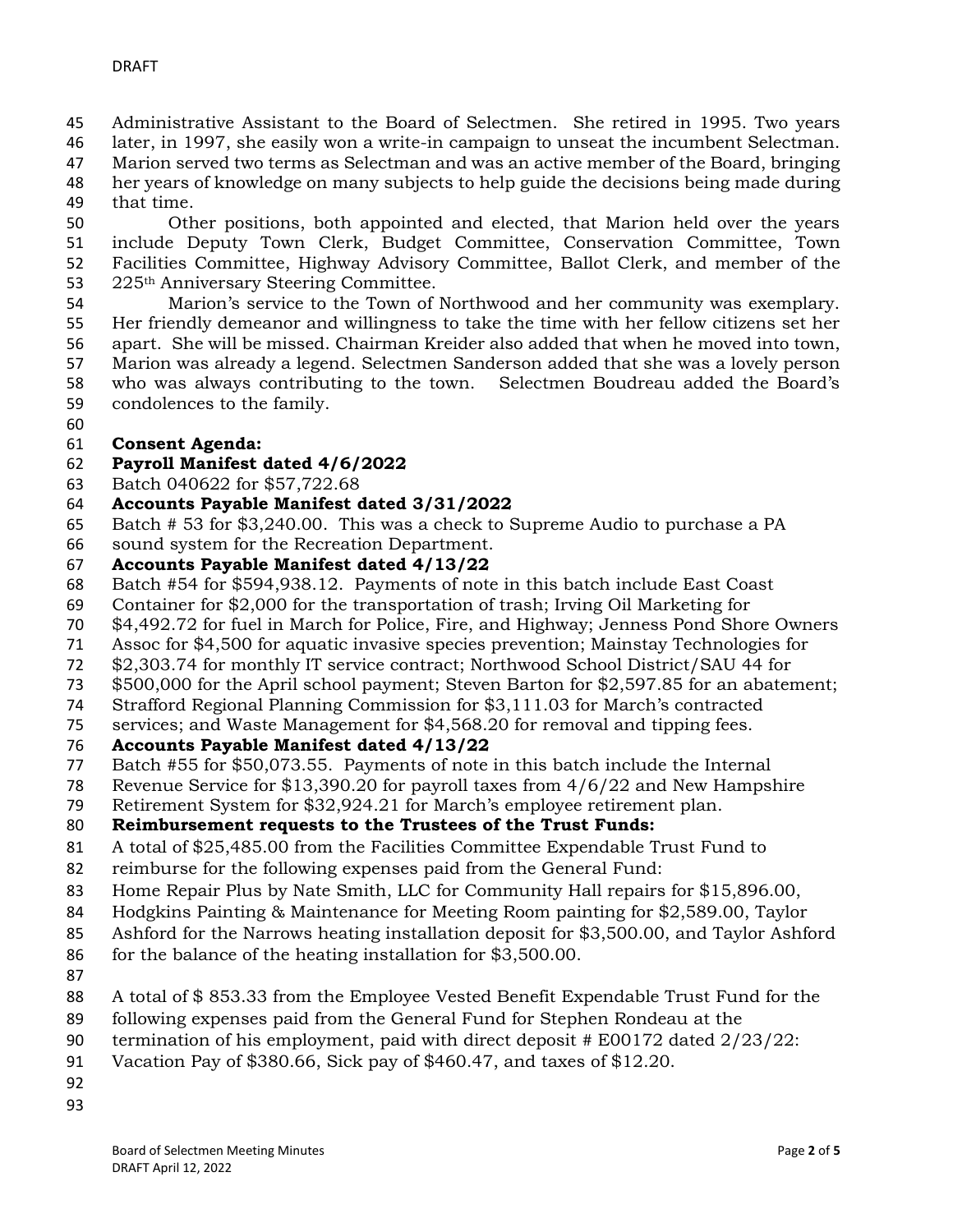# **Property Tax Exemptions: Approve or Deny per Assessor's Recommendations**

- Veteran's Tax Exemption Map 230 Lot 82-63 Michelle Doucette
- 

### **Other**

- Intent to Excavate: Steven Anthony Map 114 Lot 25-G
- Gravel Tax 21-349-01-E– David Docko Map 217 Lot 35
- Gravel Tax 20-349-02-E– David Docko Map 217 Lot 35
- Application for Current Use Map 207 Lots 38 & 39 Robert Bennett
- 

 Cheryl explained the reimbursement requests are a new item on the Consent Agenda upon the recommendation of the auditors to record an official vote when reimbursements are requested out of any of the Trust Funds.

 Chairman Kreider asked to have the Current Use application removed from the consent agenda because the board received it late today and hadn't had time to review the document. It will be added to the next consent agenda.

- 
- **Motion: "To approve the consent agenda as amended."**
- **Motion: P. Sanderson**
- **Second: J. Guzofski**
- **Motion carried by vote of 5/0.**
- 

#### **Charge for 250th Celebration Committee and Appointments**

 Chairman Kreider suggested this item because the committee will be using town funds and therefore should be formally charged and appointed. He read the following purpose of the 250th Celebration Committee:

120 To organize events in 2023 to celebrate the  $250<sup>th</sup>$  anniversary of the founding of the Town of Northwood. To recommend expenditures for said event in accordance with the Town's current purchasing policy through the Town Administrator or Finance Director

for approval. Said expenditure will be accounted for in the Town's accounting system

and funds for expenditures will come from the revenue generated by the event and from

 the Expendable Trust Fund established in 2014 for this purpose. Said committee will operate in accordance with the laws of the State of New Hampshire and all Town policies,

- maintain adequate meeting minutes and provide copies to the Select Board through the
- Town Administrator who will have them posted to the Town's website.

250<sup>th</sup> Committee Members to be appointed are Taryn Bassett, Jo Chase, Irene Kreider,

 Mike Magoon, Judy Martin Royce, Lisha Nelson, Sandy Priolo, Wade Sauls, Sandi Silva, Betty and Mike Smith, Rich Tobin, Pat Vaillancourt, and Deborah Ward.

- 
- **Motion: "To officially establish this committee and appoint the members as read."**
- **Motion: P. Sanderson**
- **Second: B. Boudreau**
- **Motion carried by vote of 5/0.**
- 
- **Appointment of Wade Sauls to the Recreation Commission**
- **Motion: "To appoint Wade Sauls to the Recreation Commission"**
- **Motion: T. Colby**
- **Second: B. Boudreau**
- **Motion carried by vote of 5/0.**
- 
-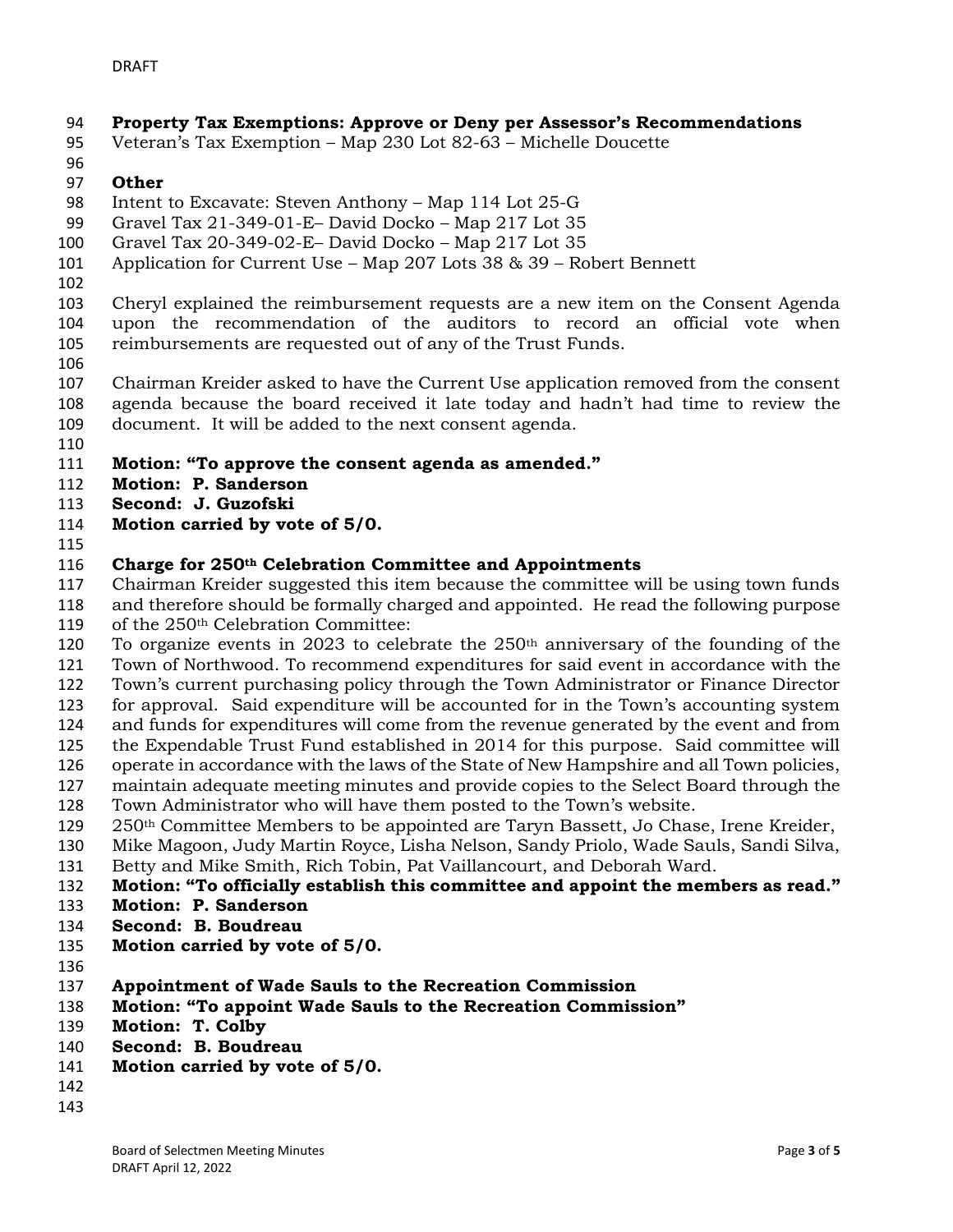## **Adding Credit/Debit Card ACH Option for Online Payments**

 Town Clerk/Tax Collector Marisa Russo asked the Board to add the option of ACH payments available online. Selectmen Boudreau feels if it makes it easier to pay taxes

 and doesn't put additional work on the staff, we should do it. Selectman Guzofski is good with the idea and feels it will help us keep up with the times. Marisa Russo joined

- the meeting and explained that currently the only option for paying online for a vehicle
- registration is through a checking account, which often results in bounced payments if
- the routing or account numbers are not entered properly. With the ACH process, any
- payments can be made online, including registrations, dogs, vitals, and taxes. The
- processing fees would drop from 3% to 2.79% with this process. These fees are paid by
- the card users, not the town. The only cost to the town would be an annual fee of \$300 to accept cards for property tax payments.
- **Motion: "To proceed with the proposed online ACH credit/debit card system for payments."**
- **Motion: T. Colby**
- **Second: B. Boudreau**

# **Motion carried by vote of 5/0.**

- Chairman Kreider asked that all departments be made aware of this when it is active.
- They may be able to use it for other fees as well.
- 

## **Contract for Statistical Update – review and sign**

- The contract for the statistical update with Cross Country Appraisal Group at \$21,600
- was presented. This update will help to adjust the changing property values and keep
- the values more current.
- **Motion: "To approve the contract with Cross Country Appraisal Group".**
- **Motion: B. Boudreau**
- **Second: P. Sanderson**
- **Motion carried by vote of 5/0.**
- 

# **Board Committee reports:**

 Selectman Boudreau reported the Recreation Commission met last week. There is an Easter egg hunt this Saturday with 150 people registered. They are also working on summer activities such as archery, summer camp, fort building camp, and summer soccer.

 Chairman Kreider said there is a plan for a joint School Board/Select Board meeting. He asked the board members to think about topics to cover, such as the use of school buildings for elections or meetings for groups when there isn't space available at the

- Community Center. They can send any ideas to Walter. The meeting will probably take
- place sometime in June.
- 

# **Northwood Meadows Dam**

 Chairman Kreider announced that Representative Paul Tudor sent a letter to Philip Bryce, Director of Parks & Recreation inquiring about the process to repair the dam and restore the pond in the park and to aid in accessing ARPA funds to cover the costs.

- 
- The Board also received an update from Philip Bryce on the dam. He reported the State
- is awaiting a report from an engineer on available options to repair the dam. Chairman
- Kreider said it sounds like we took one step forward in this process. He asked to keep
- this item on a tickler file.